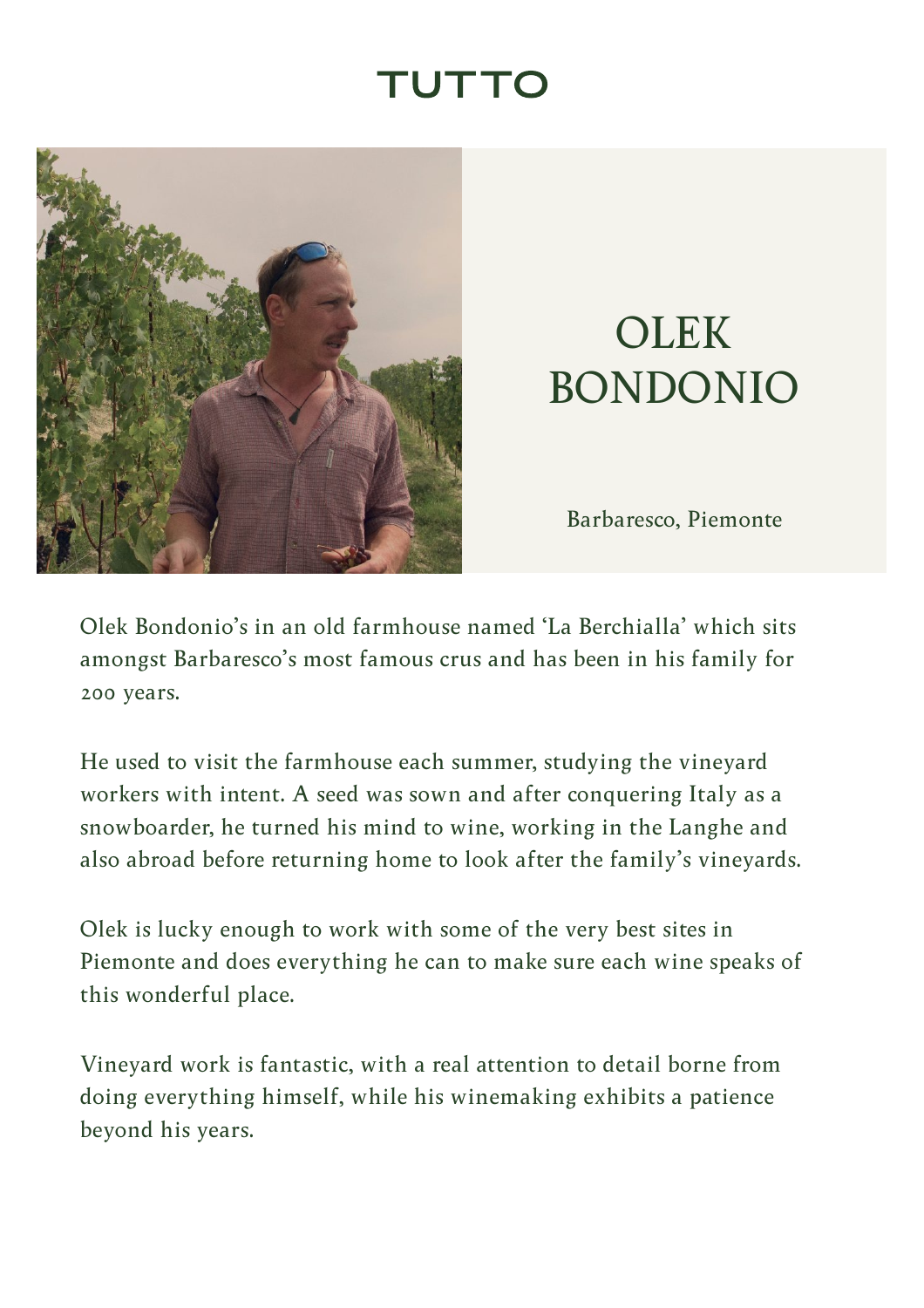The resulting wines are pure, old-fashioned expressions of Piemonte's many wonderful grapes.